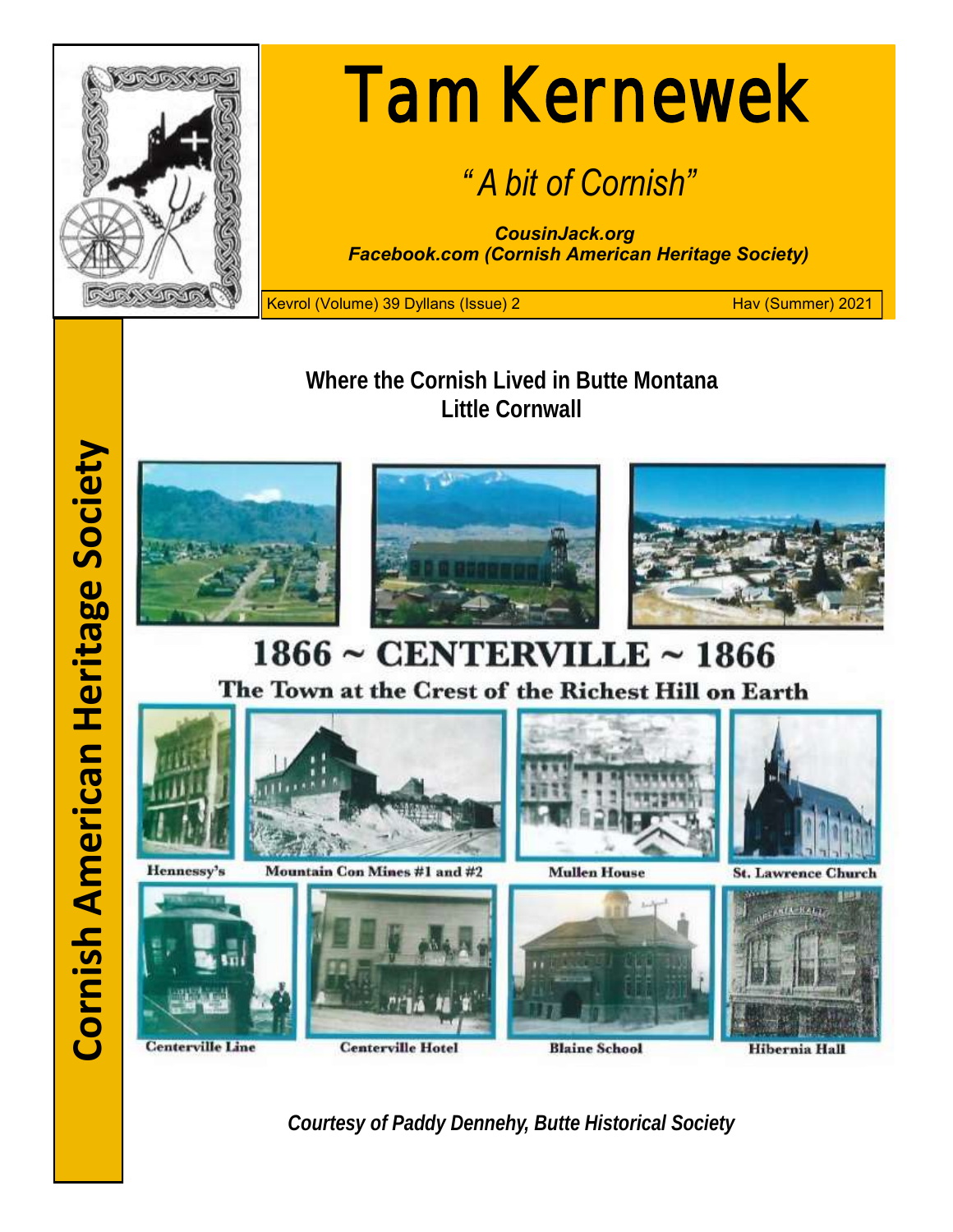## **Lewydh Messach** *(***President's Message)**

#### **Myttin da, (***Good Morning)*

We are less than 2 months away from our Gathering...

We are getting excited about Zooming our program out to the world. We have advertised in Cornwall as well as South Australia and of course North America. It will be so good to connect with our members and guests as in person as possible.

Our big drive right now is to find excellent folks that will take over the duties of the officers we have in CAHS. As you know from previous newsletters, we have had trouble finding folks that are willing to take over some of the positions in the Society. Some of us have been in positions for over 10 years. When we looked at our Gathering Board—Four of us are past Presidents and the other and 5 are current officers of their Cornish societies. It is time for new blood and/or a new way to operate our Society. The board has been discussing the future of our Society and I will present a brief overview below of how what we are doing now looks like and what the future *COULD* look like. We ask you to digest what we are suggesting and come to the Gathering ready to vote on our FUTURE. If you have strong feelings about either choice please free to email or call us.

CAHS has been maintained by only one-half dozen or so since at least 2015. This seems to be a trend in many organizations (lack of people willing to be officers), and perhaps simplification is necessary to maintain the two Purposes of our Society—publish a worthy newsletter quarterly and help host a Gathering of Cornish Cousins every 2 years (or within 5 yrs). We want to stay viable and we are proud of our heritage and Cornwall! We can't do it without help from our membership.

#### **'Formal' vs 'Informal'**

**If we stay Formal:** Officers as listed in the newsletter Maintain a formal membership database Pay Dues Printed and Digital newsletter and Gathering, etc.

**If we change to Informal:** Digital only newsletter—posted on our website for easy access—no printed newsletter No Dues Database only for name and email address (Zoom) (snail mail address if no email) **Gathering** 

Zoom meeting between each newsletter–informal format: speakers or informal information or chat with members

*Give us your thoughts NOW. We will be voting on the Future of our Society during the General Meeting at the Gathering on Friday. You will need to be a member in order to vote!. Hoping to see all of you at the Gathering! Join from the comfort of your own home. Invite some friends in to watch with you.*

*Oll an Gwella Carolyn*

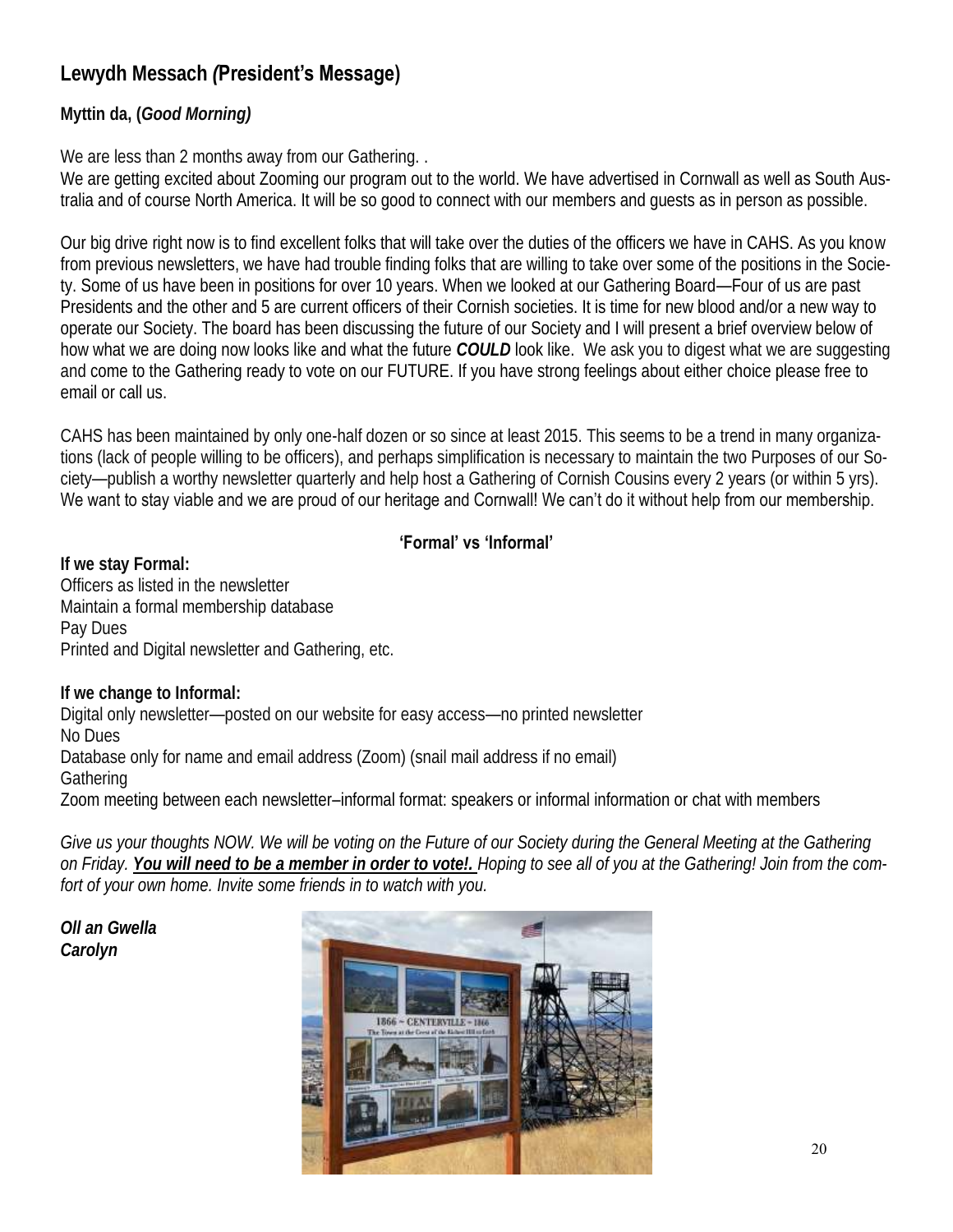#### **Description of Elected Officer's Duties for The Cornish American Heritage Society**

**Editor's note:** This is a timely description as a General Meeting (Members only) will be held at the 19th Gathering in July. As you read the descriptions let us know *NOW* if there is an office that might interest you and also be able to make use of your expertise. It is only meant to be for 2 years until the next Gathering!

Since the last Gathering we have scaled back our offices to President, Newsletter Editor, Treasurer / Membership, Media Specialist, and Historian. These can be combined in numerous ways.

Officers will be *confirmed* by vote at the General Meeting during the Gathering of Cornish Cousins, and serve through the next scheduled Gathering when the next election of officers shall be conducted. Computer literacy is advantageous for all officers in order to conduct the business of the society from their various geographical locations and a necessity in some offices.

The **President** presides at the General Meeting and/or of the Executive Committee, oversees the administration and carries out the policies of CAHS. He/she also is an ex-officio member of all committees, takes an active role in the public relations of the CAHS, communicates with the membership via Tam Kernewek, the quarterly newsletter, and works with the Board of the Gathering of Cornish Cousins to ensure a successful conference.

The **Newsletter Editor** encourages individual participation by receiving and editing submitted contributions, keeping membership informed regarding events and happenings which are pertinent to what is current in the Cornish world, working with the Gathering committee so members receive comprehensive information regarding the Gathering. He/she oversees the printing of paper / newsletters and sending them out to the members.

\*\*The **Treasurer/Membership** Chair conducts the financial and membership affairs of the Society. This officer handles all aspects of Society activities at one time or another and should be computer literate.

The **Treasurer** keeps all financial records up to date, providing any information required by the IRS regarding the Society's non-profit status and periodically submitting all materials for audit. He/she receives returned mail and resends it out updating the Membership Chair.

The **Membership** Chair maintains a database of member information, creating a new record for each new member.

The **Media Specialist** Chair maintains and updates the Society's website, and promotes our Cornish heritage and our Society via social media channels. In addition, he/she sends out the email newsletter.

The **Historian** maintains contact with the curator of the Southwestern Wisconsin Room, Karman Library, University of Wisconsin-Platteville, coordinating as necessary, and collects and turns over to that curator those items determined to be of historical value to CAHS.

*\*\** Currently these duties have been split up and we are hoping that in the future they can be simplified so that one person can handle both. See President's message. **We are currently looking for a Newsletter Editor and a Membership/ Treasurer.**

#### **PLEASE CONTACT ME IF YOU ARE INTERESTED IN SERVING OUR SOCIETY**

**Carolyn**

21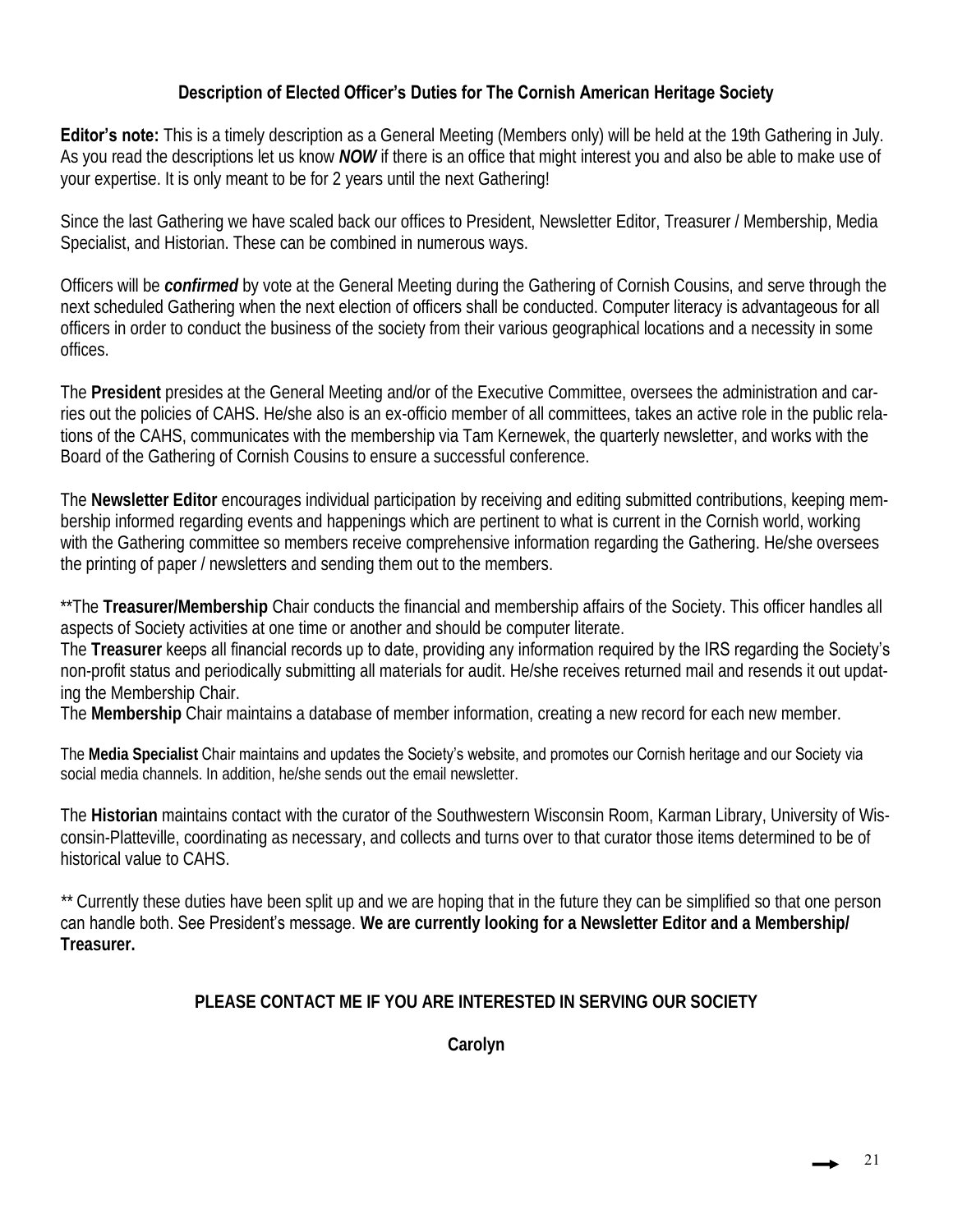## **19th Gathering of Cornish Cousins Speakers, Topics and Schedule**

*Note: The schedule is set to Eastern Standard Time Zone You will have to adjust the time for your particular time zone*

Times are set with 15 minutes between speakers to allow for attendees to take care of drinks, eats, standing up and movingl around and other activities. There will be an introduction to the speaker before each speaker's presentation. *(Schedule times may change slightly closer to the Gathering)*

**Friday, July 16, 2021** 1:30pm EST Welcome

2:00pm EST *Gage McKinney, Keynote speaker, Author, Past President of the California Cornish Cousins, Lay Preacher* 

**Forty Years of CAHS: Is Cornish Culture Safe?** For forty years CAHS has assumed the challenge of promoting Cornish heritage and culture in North America. Our movement had shown all the signs of a neglected, minority culture struggling for survival, calling for a place among the nations and barely hanging on. We have made great strides for Kernow and Cornishness and its place, especially on the former frontiers of the United States, Canada and Mexico. Yet we must recognize our energy is largely spent. Did we do enough? And how can we encourage our descendants and compatriots to continue the mission of preserving our culture and making it known?

#### **Discussion**

**General Meeting, Members Only**—*Non Members: please take a break and come back at 4pm to join Wesley's talk*

4:00pm EST

*Wesley Johnston, Family Historian; Masters Degrees in Mathematics & History; Author* 

**Cornwall to Canada: Three Related Family Thicket Projects - St. Blazey Families, Cornwall to Canada Voyages, English Corners [Columbus, Ontario]** Family thickets of multiple generations of inter-marriages were the reality of life for centuries, a landscape just as real to our ancestors as the terrain in which they lived. Putting all the families of a locality back together yields deep insight into their lives and the choices they made. This presentation looks at the family thicket of origin in St. Blazey, Cornwall, and the one of destination at Columbus, Ontario, as well as the passengers on the voyages that connected them and how the complexity of their inter-connected families is reconstructed into databases and web pages and analytical presentations.

6:00pm EST **Fisherman's Friends**, video, 107 minutes—Based on a true story. Ends Friday session.

**Saturday, July 17, 2021** 11:15am EST Welcome

11:30am EST

*Larry Hoffman, P.E. Mining Engineer* 

**Butte – Butte - Curse of Cornish Copper, Savior of Miners:** The mines of Cornwall, major suppliers of copper (and tin) to the world for over a century, were devastated by the discoveries of incredibly rich copper deposits in the United States. The price of copper and even tin dropped dramatically. The old mines could not produce at a loss and closed, throwing thousands of families into economic chaos. The only escape for many miners was to leave their families and beloved country, and emigrate to where the work was—in the United States. Hard as it was to leave centuries of  $\longrightarrow$  22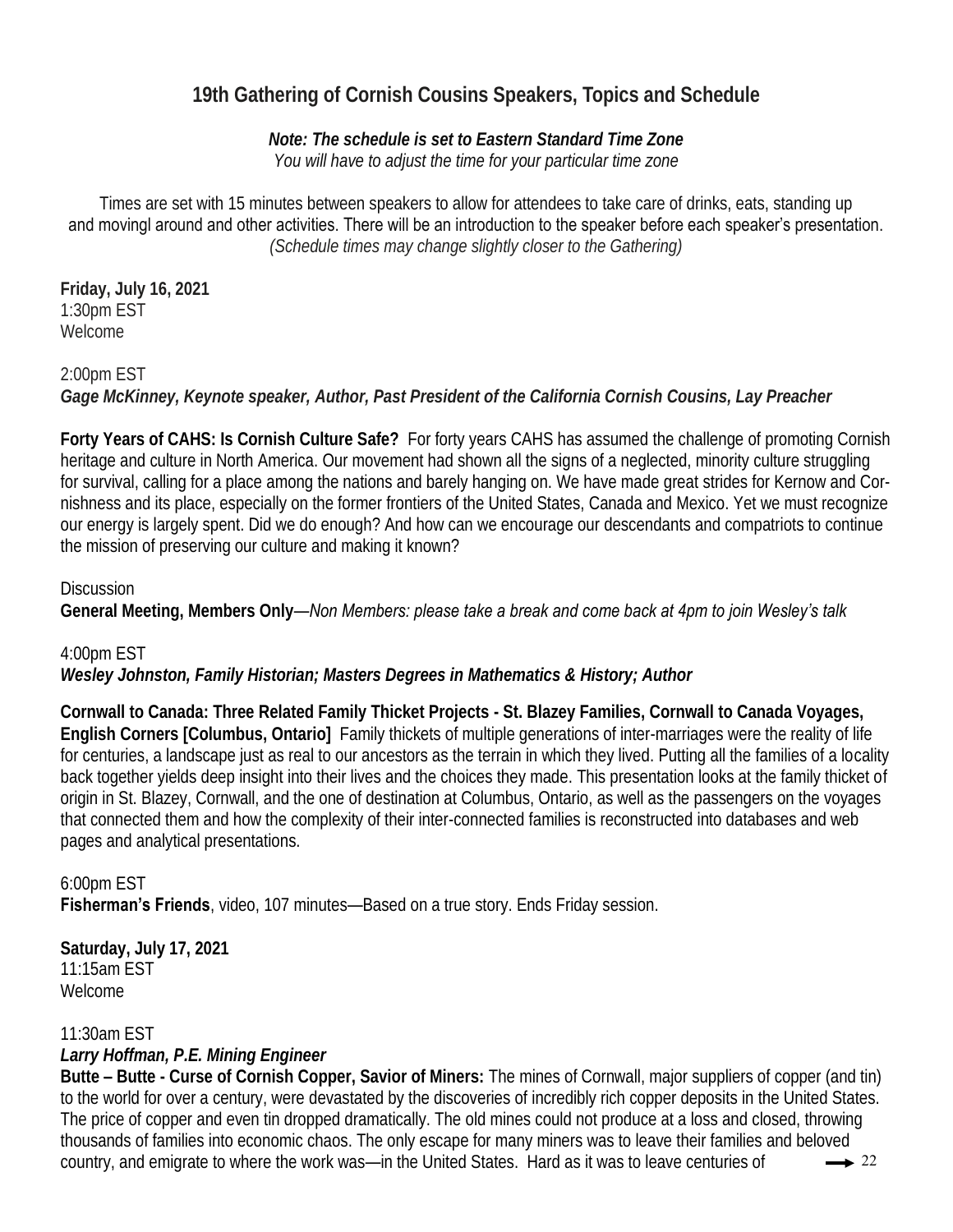#### *Gathering con't:*

tradition, country, and emigrate to where the work was—in the United States. Hard as it was to leave centuries of tradition, they found freedom they never dreamed of, working conditions far better than what they had taken for normal, and pay better than they could have imagined. In return, they brought their mining technology and skills, as well as an incredible work ethic that benefitted the new mines far beyond their labor. All combined to give them the opportunity to share their bounty with family back home, where the income was spent in depressed communities.

12:45pm EST

*Aubrey Jaap, Assistant Director of Butte-Silver Bow Public Archives*

**Butte's Cornish Community:** Butte-Silver Bow Public Archives staff member Aubrey Jaap will discuss Butte, Montana's Cornish community. The Cornish taught the world to mine, and the mining city of Butte, Montana, is no exception. Roughly 2,000 Cornish miners made their way to Butte and soon sent for their families. They brought with them their traditions of food, music, and religion, established businesses and boarding houses, and formed close-knit neighborhood communities. Jaap will also discuss the Archives' genealogical and manuscript collections and how archival resources can assist with historical and family research.

2:00pm EST

*Samantha Felder, Junior at Grand Canyon University*

**Cornish Legacy in Idaho:** In the picturesque, seemingly untouched, landscape of the Wood River Valley of Idaho, lies a dilapidated log cabin, known only to locals and the descendants of a Cornish immigrant who have kept its legacy alive for generation through oral tradition. With this presentation, we will explore the assumed and actual origins of this cabin, along with the research that has made these discoveries possible, including a collection of letters written by Richard Scoble, a Cornish immigrant from the late 19th century. We will also discuss the history of Cornish influence in Idaho, which has remained a relatively unresearched topic, along with a proposed project that will seek to preserve the heritage of notable communities in the area, including the Cornish.

3:00pm EST **Closing** 

We have directions below for how to use Zoom. We strongly suggest you practice with someone if you are not familiar with Zoom. Board is available to 'meet' with you by appointment—email us!

> **ZOOM:** *click on the blue words or enter them into your browser*  **https://www.youtube.com/watch?v=ZUCzpIy8g-I&t=95s**

The video, which is designed for people who may find using a computer challenging, will show you how to join a Zoom meeting. You can feel confident in your ability to meet with others on Zoom after watching this step by step tutorial that breaks the process down in detail. If you have never used Zoom before, it will give you all you need to know to get started.

#### Thinking ahead…...

You will need a phone, ipad, computer, or smartphone to attend. You will need to share your email with us if you are currently not receiving an email newsletter. You will receive an invitation to the Gathering after you have registered. (there is a registration form in this newsletter or click on this link: **https://forms.gle/D3sdxDDfRLYUpa4a7**

This invitation will have all the information you need to join in the meeting. PLEASE SAVE THE EMAIL OR TEXT. YOU WILL NEED IT FRIDAY AND SATURDAY! If you are joining with a phone we will need your phone number to text you the invitation. **Note:** if you are joining with a regular phone you will have audio but no video. We will have people standing by to help, but I know you won't want to be late and miss some of the presentations.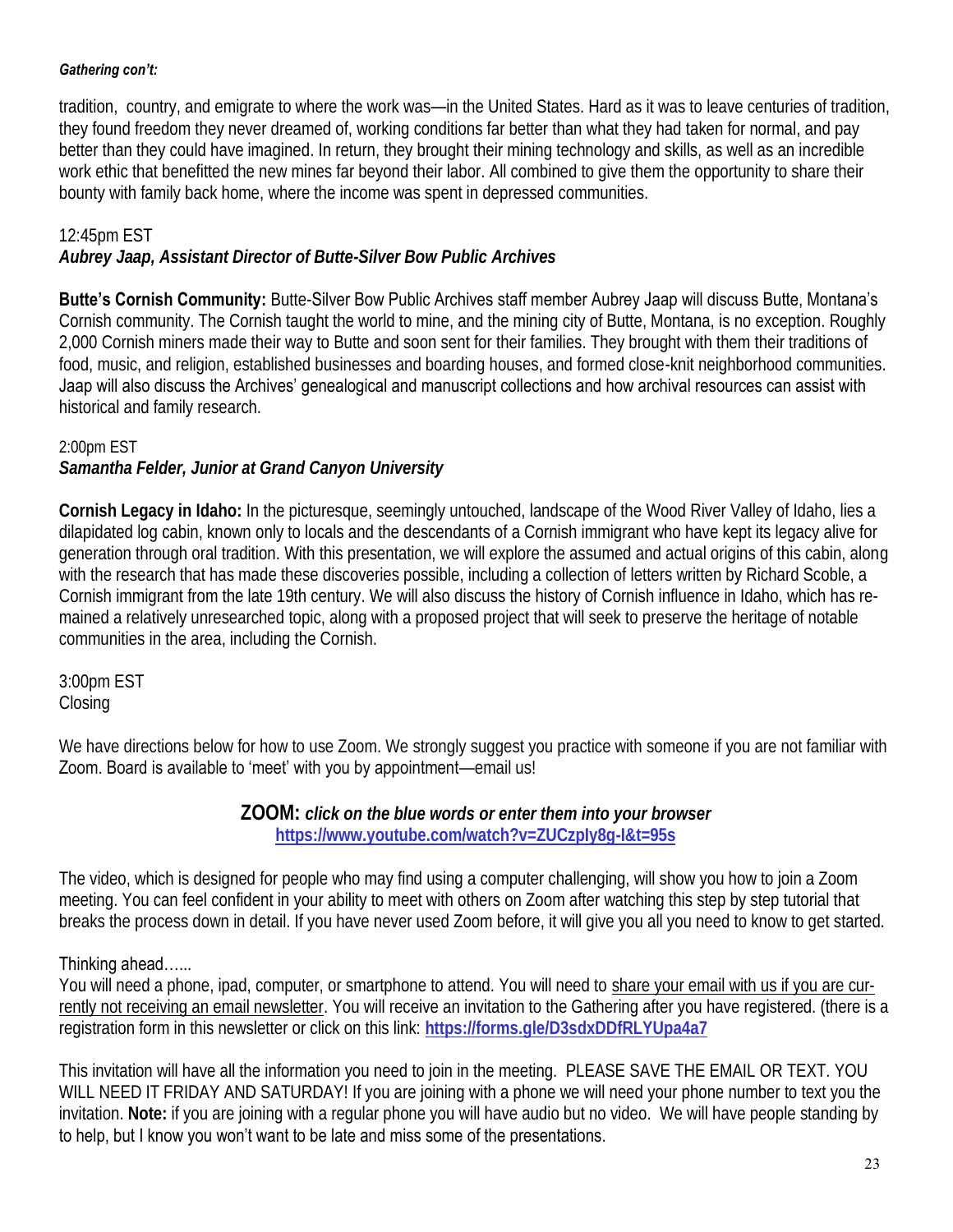## **CORNISH AMERICAN HERITAGE SOCIETY**

## **19th GATHERING OF THE CORNISH COUSINS REGISTRATION FORM**

**Friday, July 16, 2021, 1:30pm EDT Saturday, July 17, 2021, 11:15am EDT**

*Virtual in your own home or gathered safely with others*

**We have 87 zoom connections - Please register early! Registration Deadline is July 9, 2021**

**Cost per Zoom Connection \$25 each**

**Please make sure your screen name on Zoom is a close match to your registration name on Zoom for attendance purposes.** *(We need an email or a phone number that accepts "texts" to send you the link to the Zoom meeting.)*

**You can register electronically with the following link:** https://forms.gle/D3sdxDDfRLYUpa4a7 **Or:**

**Name\_\_\_\_\_\_\_\_\_\_\_\_\_\_\_\_\_\_\_\_\_\_\_\_\_\_\_\_\_\_\_\_\_\_ Email\_\_\_\_\_\_\_\_\_\_\_\_\_\_\_\_\_\_\_\_\_\_\_\_\_\_\_\_\_\_\_\_\_\_\_**

**Phone: (***for texts or problems***) \_\_\_\_\_\_\_\_\_\_\_\_\_\_\_\_\_\_\_\_\_\_\_\_\_\_\_\_\_ \*Please check if you agree to have your name/email address to be included in the Gathering program \_\_\_\_\_\_**

**Send registration form and your check to: CAHS 486 Plat B Road Sutherlin, OR 97479**

*Or* **make payment with** *PAYPAL***— to: cornishamericanhs@gmail.com \****PAYPAL* **will convert your currency to \$US or click on: https://paypal.me/CornishAmHS**

**(***please fill out and either send the registration form to the above address or email: dot97479@gmail.com***)** 

**For more information: Contact Carolyn Haines Email: hainesc@msu.edu Call: 517-694-0922 Text: 517-281-0062** 24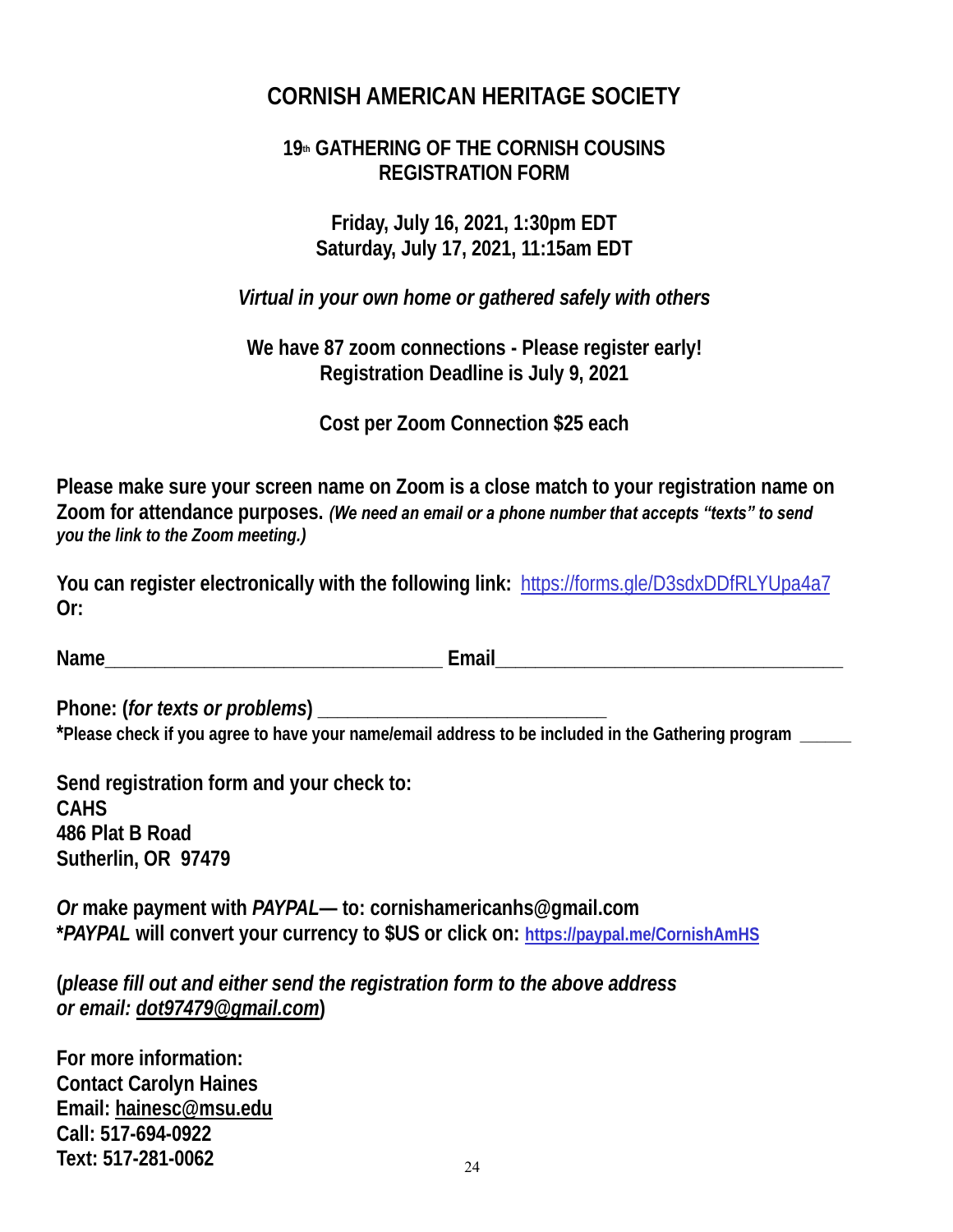#### **Kesskrifans a-dre Eseleth**

#### **(***Correspondence from Societies and Cousin Jack Website***)**

New Zealand Cornish Association and Christchurch branch report they have had their Biennial and Annual meetings and elections of officers.

*NZ Cornish Association newsletter* 

#### **Abandoned Mine Models**

*——————————————————————————-——*

#### *https://www.youtube.com/channel/ UCOmZSO2r982ix\_MqYXkIgIg*

**The West Cornwall Mining Landscape 2020**

This site has several videos that show in color all the different layers and shafts in the various mines.

It is really beautiful but can understand why homes collapse into the mines.

*Sue Davey* 



**Kresen Kernow** 

Kresen Kernow has been open for in person research since April. During the early part of this year we ran a series of online talks on the theme of 'Cornwall at Home...and Away'. These were due to tie in with our exhibition of the same name, which is yet to open because of lockdown. However, we were delighted to feature speakers on themes including Falmouth's Jewish cemetery, Cornish women writers, and the making of 'Cousin Jack'. The talks are available on youTube at: https://www.youtube.com/channel/ UCd2wq3qaJThYfWXLGXVYF8A

#### Their next exhibition starting in June is "Out of the Ordi-

nary", featuring 4 centuries-old Cornish language play scripts. This is the first time in hundreds of years that these manuscripts will be returned to Cornwall. The titles are *The Cornish Ordinalia, Gwrians an Bys, Bewnans Meriasek* and *Bewans Ke*. The exhibit will run until September.

#### Comparison of Surnames in Cornwall 1881 to 2021 Census

| <b>SURNAMES 1881</b> | SURNAMES 2021     |
|----------------------|-------------------|
| Williams 6800        | Williams 5796     |
| Thomas 5132          | Thomas 3795       |
| Richards 4269        | Richards 3231     |
| <b>Rowe 3748</b>     | Rowe 2580         |
| Harris 2936          | Harris 236        |
| Roberts 2460         | Roberts 2533      |
| Martin 2437          | Martin 2206       |
| James 2346           | <b>James 1789</b> |
| Mitchell 2072        | Mitchell 2145     |
| Stephens 2348        | <b>Smith 4908</b> |
| Pearce 2348          | <b>Jones 3568</b> |
| <b>Johns 2243</b>    | Taylor 2693       |
| Pascoe 2060          | <b>Brown 2684</b> |

#### **A TOUCH OF PIRATE HUMOUR**

~~~~~~~~~~~~~~

So, there's this ship in the midst of a long voyage. The men have grown terribly bored. A pirate amongst them happens to know a bunch of magic tricks, and he decides to put on a magic show. His parrot, however, is quite gossipy and can't keep it's mouth shut The pirate begins his first trick, and the parrot gives it away by saying "rawwk, the coin is in the other hand, rawwk!"

Frustrated, the pirate tries another trick, but again, the parrot gives it away by blurting out "rawwk, look under the table, rawwk!"

This goes on for some time, to a point that the pirate can't manage to perform anything spectacular to entertain the crew. His anger towards his blabbermouth parrot eventually grows so phenomenal that one night he gets very drunk and accidentally crashes the ship into some rocks.

Sobering up the next morning, he finds himself adrift on some wreckage. The parrot, ever the attentive sidekick, happens to land next to him looking quite puzzled. It says to him: "Rawwk, Okay, I give up, What'd ya do with the boat?"

*Ballart Branch of the Cornish Assoc. of Victoria newsletter*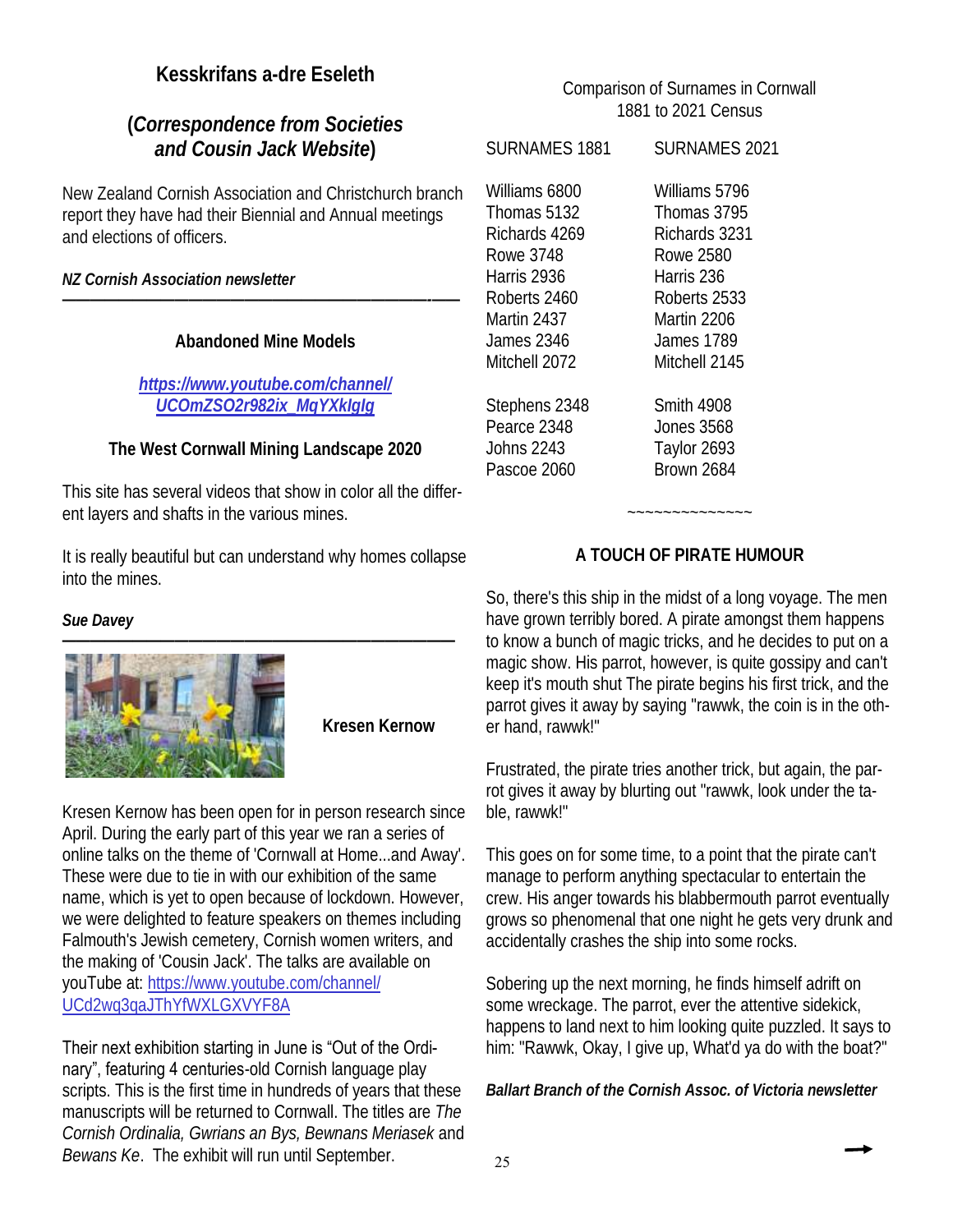#### *Correspondence con't:*

#### The South Australia members enjoyed a St. Piran's Lunch

at the Torrens Arms Hotel. 22 people attended and had an enjoyable time. One couple brought a friend of Cornish background and found that she knew 2 of the others from when they went to school.

 $\sim$  ~~~~~~~~~~

**CASA Association Choir** was included in a multi-faith service for Commonwealth Day, on Thursday, March 11th, in St Peter's Cathedral, North Adelaide. This service was live-streamed and can be viewed at https:// www.facebook.com/StPetersCathedralAdelaide/ videos/454626432405735.

**Couple Cannot have a Cornish Language Wedding**

~~~~~~~~~~~~~

A recent Facebook post reported that a Cornish couple feel "discriminated against" after being told they cannot have their wedding ceremony entirely in Cornish. Steph Norman and Aaron Willoughby were told by Cornwall Council their ceremony must be in English and Cornish. The council said "declaratory and contracting words" can only be said in English or Welsh for a legally binding marriage.

Ms Norman, from St Anne near St Day, then researched the Marriage Act 1949 and found an exception only applied to Welsh speakers. Cornwall Council told the couple their ceremony was not legally allowed to be entirely in Cornish. The Council confirmed the "declaratory and contracting words" of a marriage ceremony must be conducted in English or Welsh to be legally binding.

"Currently we don't have a fluent Cornish speaking registrar but we can accommodate a Cornish translator if one is provided by the couple." Cornwall Council estimated in 2015 about 300 to 400 people spoke the language fluently and used it regularly, with about 5,000 more having some conversational ability. Cornish language teacher Jenefer Lowe said she was "hopeful" that a couple like Steph and Aaron would be able to take their vows in Cornish in the future. "What we really need for that to happen is for Cornish to get official status like Welsh and Gaelic," she said.

In June, the South Australian group plans to have a 'soup and pasty dinner, followed by singing and quizzes if lucky.

#### **Kitty O'Meara Covid Poem**

And the people stayed home. And read books, and listened, and rested, and exercised, and made art, and played games, and learned new ways of being, and were still. And listened more deeply. Some meditated, some prayed, some danced. Some met their shadows. And the people began to think differently.

And the people healed. And, in the absence of people living in ignorant, dangerous, mindless, and heartless ways, the earth began to heal.

And when the danger passed, and the people joined together again, they grieved their losses, and made new choices, and dreamed new images, and created new ways to live and heal the earth fully, as they had been healed.

~~~~~~~~~~~~~~~~

The **Sheboygan Pasty Company** opened on January 6 in Sheboygan Wisconsin. The first week they sold out and doubled their supply for the second week. With a full staff they are now making about 400 pasties each day. They can be taken out or eaten at the Four of a Kind. Several different flavors of pasties are available. The owners hope to be able to obtain a license to sell wholesale, frozen or parbaked to local shops or even ship them.

*Milwaukee Cornish Society newsletter*



\_\_\_\_\_\_\_\_\_\_\_\_\_\_\_\_\_\_\_\_\_\_\_\_\_\_\_\_\_\_\_\_\_\_\_\_\_\_\_\_\_\_\_\_\_\_\_\_\_\_\_

Jim Thomas gave our **Cornish Connection of Lower Michigan** society a lesson on many Cornish songs for our St. Piran's Celebration. It was very interesting to hear the story behind many of the songs and then listen to them being sung. While we were not able to enjoy a pasty, Jim made up for it with his lovely music. We hope to be back in person next year and enjoying visiting with our friends and having a pasty again.

*Cornish Association of South Australia newsletter*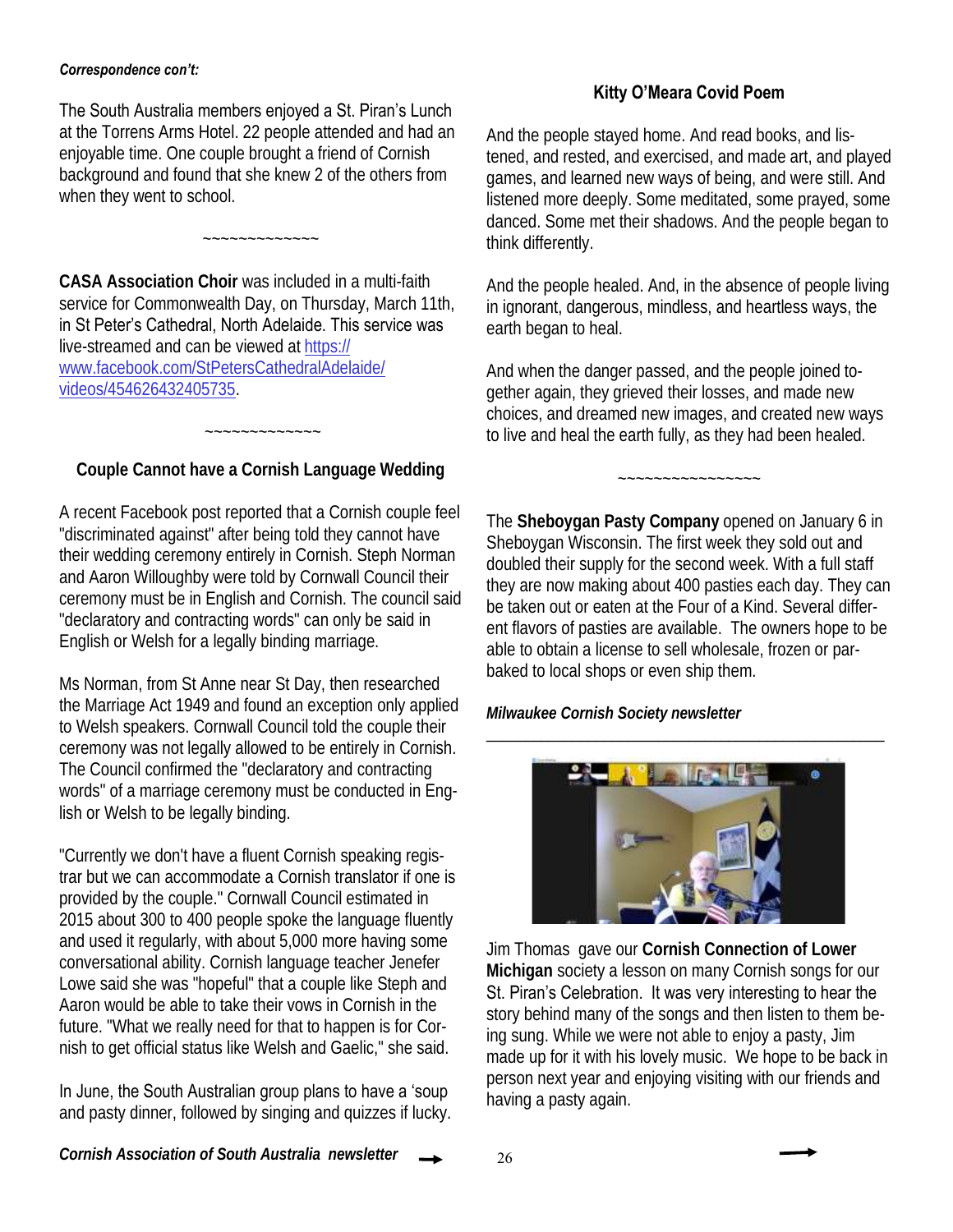#### *Correspondence con't***:**

**From the London Cornish Association**;

It will soon be St Piran's Day. Normally we get news of all sorts of celebrations which have been planned for this special occasion. Clearly most will not be able to take place. However, we encourage everyone to put up a (small) flag and enjoy a cream tea (jam first!) in their homes to celebrate this important Cornish event. The April Family History Day also had to be cancelled.

~~~~~~~~~~~~~

#### **Cornwall – God's chosen county?**

An American tourist on holiday was visiting Westminster Abbey when he noticed a golden telephone mounted on the wall with a sign that read '£10,000 per call'.

The American, being intrigued, asked a priest who was strolling by what the telephone was used for.

The priest replied that it was a direct line to heaven and that for £10,000 you could talk to God. The American thanked the priest and went on his way.

Next stop was in Lincoln. There, at the cathedral, he saw the same golden telephone with the same sign under it. He *https://www.youtube.com/watch?v=tditQmbtBT8* wondered if this was the same kind of telephone he saw in London and he asked a nearby nun what its purpose was.

She told him that it was a direct line to heaven and that for £10,000 he could talk to God.

He then travelled to York, Durham and Liverpool, and in every cathedral he saw the same golden telephone with the same '£10,000 per call' sign under it.

The American then decided to travel to Cornwall to see the youngest cathedral in the country, and again, as he entered Truro cathedral, there was the same golden telephone, but this time the sign under it read '50 pence per call'.

The holy man smiled and answered, 'You're in Cornwall now, my son… it's a local call.'

**~~~~~~~~~~~~~~~~~~**

**Farewell to a literary legend** 

John Le Carrê, famed for his espionage novels, passed away in December. For over forty years, he lived in St Buryan, a place which he loved because 'The Cornish leave people alone, which is wonderful. Here, I don't see many people. I write and walk and swim and drink'.

One of the places he frequented, when in need of a drink and some company was the Logan Rock Pub at Treen, near St Buryan. This pub is run by Anita George, a cousin of LCA member, Jenny Bray and someone who got to know Le Carrê well. After he died, she was interviewed on Radio Cornwall.

This interview can be heard at https://www.bbc.co.uk/sounds/play/p091ct3v.

It gives a fascinating insight into the man and is well worth listening to.

~~~~~~~~~~~~

A musical performance that might interest you is **Carl Zeller's**  *Grubenlichter* **(Davy Lamps)**. The note on the website describes it as '*a sugarcoated spectacle with sweet sounds quite in contrast with the rest of the repertoire*.'

Carl Zeller - Grubenlichter, Walzer - YouTube

*London Cornish Association newsletter*

**The Toronto Cornish Association** celebrated St. Piran's Day with a zoom meeting 'and saw each other on little square islands on a computer screen and struggling to escape from 'mute.'

\_\_\_\_\_\_\_\_\_\_\_\_\_\_\_\_\_\_\_\_\_\_\_\_\_\_\_\_\_\_\_\_\_\_\_\_\_\_\_\_\_\_\_\_\_\_\_\_\_\_\_\_\_

But the legacy of having the Cornish flag flying on Toronto Canada's City Hall on St. Piran's Day still went on. Of that the members were very pleased with President Marion's reminder to City Hall staff.

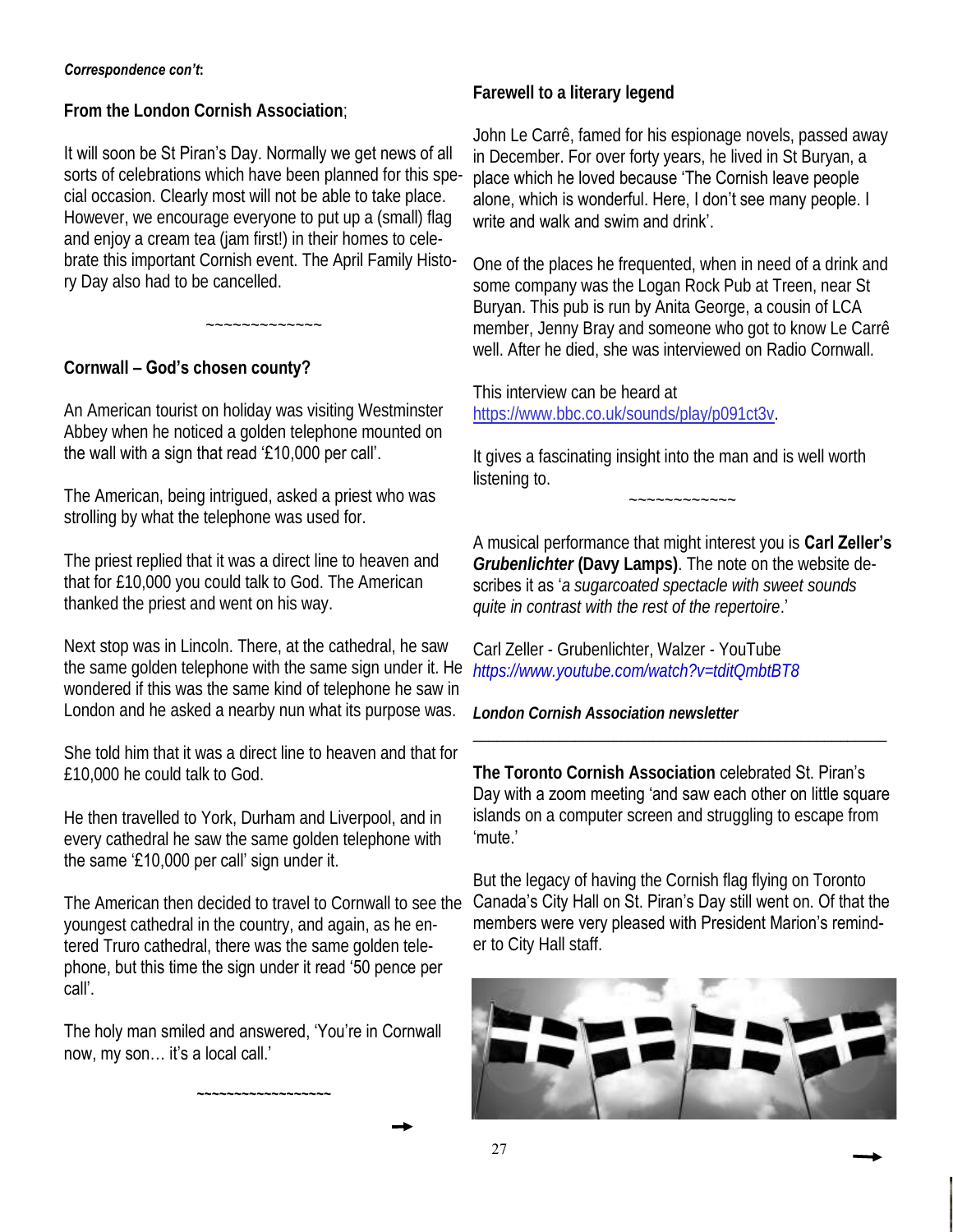#### *Correspondence con't:*

**CENSUS 2021** 

People living in Cornwall and across the UK who wanted to identify as Cornish on the Census held on 21st March 2021, were able to do so by ticking the



Twitter.com, Mark Jenkin

box marked 'other' under the national- @cornwallcouncil ity, ethnicity and language questions and then write or type 'Cornish'.

In 2011 Census 73 220 residents in Cornwall chose to record their nationality or ethnicity as Cornish by using the write-in option. In England and Wales, another 10 279 chose to identify as Cornish.

#### We are awaiting the results of the current census.....

**CORNWALL AND BRITTANY TO STRENGTHEN RELATIONSHIP** 

 $~\sim~\sim~\sim~\sim~\sim~\sim~\sim~\sim~\sim~\sim~\sim$ 

Cornwall is set to strengthen its relationship with Brittany on important areas such as trade, fishing and agriculture in a bid to work together in a post Brexit world to benefit residents and businesses. On March 24th Cornwall Council's leader, Julian German, signed what is known as a Memorandum of Understanding with the President of Brittany, Loïg Chesnais-Girard.

The agreement between Cornwall Council and Brittany Council is important as it will help to build strong relations with a neighbouring European region at a time of a changing relationship with the EU.

It aims to open up increased dialogue to help deal with shared challenges – and could be instrumental in helping to solve issues in areas such as fishing and marine resources, trade, transport and ports, climate change, mobility and youth, tourism and culture. *(also see the article on Cousin Jack's—page 28*

~~~~~~~~~~~~

**A Touch of Humour - Advice for Seniors** 

\* Talk to yourself. There are times you need expert advice.

\* "In Style" are the clothes that still fit.

\* The biggest lie you tell yourself is, "I don't need to write that down. I'll remember it."

#### \* "On time" is when you get there.

\* It would be wonderful if we could put ourselves in the dryer for 10 minutes, then come out wrinklefree and three sizes smaller!

\* Lately, you've noticed people your age are so much older than you.

———————————————————————————--—

• Growing old should have taken longer.

*Cornish Association of Victoria – Ballarat newsletter* 

#### **From Butte, Montana**

March 5th is the feast day of St. Piran, patron saint of Cornwall. It is his flag, white cross on black background which represents the Cornish people. The Cornish were one of many ethnic groups which were represented in Silver Bow County. Although settling all over the county, it was the town of Centerville that was their greatest concentration. In honor of the Cornish, their flag was raised at Centerville Park.

\_\_\_\_\_\_\_\_\_\_\_\_\_\_\_\_\_\_\_\_\_\_\_\_\_\_\_\_\_\_\_\_\_\_\_\_\_\_\_\_\_\_\_\_\_\_\_

*Paddy Dennehy, Butte Historical Society*

#### **Kernowite**

.Last year a dark green mineral was found on the Wheal Gorland Estate. It has been named Kernowite after Kernow, the Cornish name for Cornwall. Mike Rumsey, mineralogist of the Natural History Museum and a group he was leading found it. It was from the Wheal Gorland mine in St. Day. For centuries they believed the green crystals to be a variation of Liroconite, but it has a different chemical composition. Liroconite crystals have aluminum in them and are blue. Liroconite is also very prized and comes from Wheal Gorland too. Kernowite crystals are dark emerald green and contain iron. These minerals are over 200 years old and in the Museum. Wheal Gorland was used between 1790 and 1909. Over 100 new minerals are discovered every year.

http://www.geologyin.com/2020/12/kernowite-new-greenmineral-discovered.html 28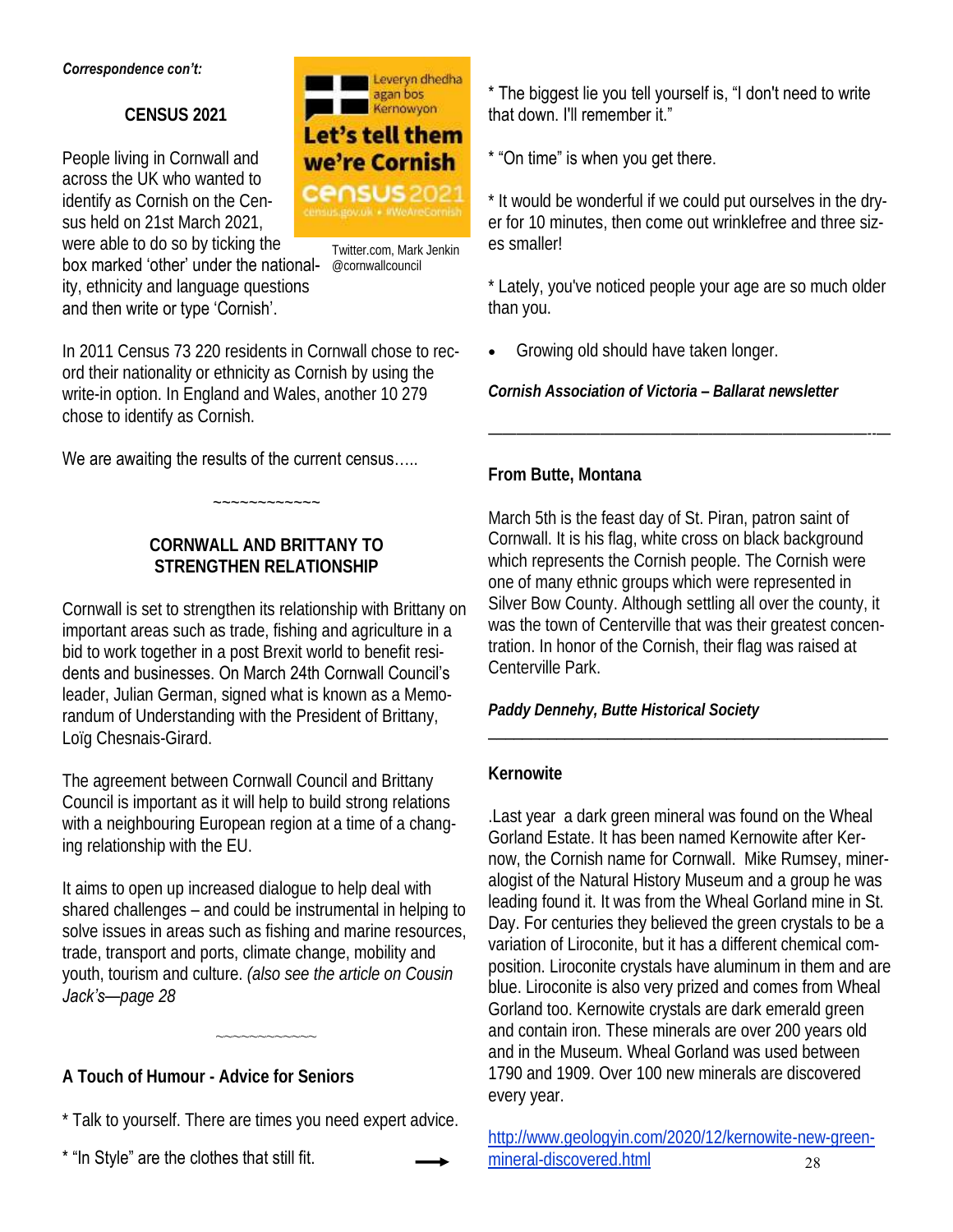**Some Early Rulers and Kings of Cornwall** 

#### **The Province's of Roman Britain**

Following the departure of most Roman Legionaries to the continent of Europe in the 380s AD under the command of the military leader Magnus Maximus (Macsen Wledig in Welsh tales) to involvement in competing claims of the Emporer, the military defence of the romanised areas of the British Isles devolved to the partly centralised Roman but partly cooperative tribal leadership of the various provinces, including the still mainly Celtic Briton tribal leaders of Dumnonia in the southwest.

They dealt with Pictish and Irish raiders, and Saxon pirates, with only occasional support from Rome. The situation over the British Sea (aka The Channel) was deteriorating and German tribes, including the Franks, crossed the Rhine and at times overcame Roman authority in areas of northern Gaul.

About 408AD the Council of the provinces of Britain called on the Emporer Honorius to provide support to the still nominally Roman provinces against raiders. Honorius told them to look to their own defence in 410AD. This they did through strengthening the military role of the provinces, and contributing to a combined mobile force based on cavalry.

The eastern provinces also unwisely used a Roman tactic of settling Angle and Jute speaking mercenary warriors on weak points along the eastern seaboard to counter ever increasing Saxon raiding. The western provinces now took over Roman trade to the Continent, built oceangoing vessels and rebuilt historic sea borne forces to contain raiders.

In 468AD the Britons answered a call from the Gallo-Roman ruler of northern Gaul for aid against a new heathen foe, the Goths. A military commander Riotamus took 12,000 men to Gaul. Syagrius, son of the last local Roman Magistrate there, Aegidius, had held together a large area between the Loire River and The Somme. Alas Riotamus after many victories was betrayed to the Visigoths and neither he or his men returned to the defence of Britain. Other Romanised military leaders such as Ambrosius Aurelius, and perhaps Artorius Aurelias (Arthur?) appointed or elected by the remaining provinces would hold the Saxons and Angles from breaking out of the east and centre of the island for another 4 or 5 generations.

Of course we know that Germanic speaking mercenaries in the east eventually rebelled and over the next century more settled in and around the estuaries like the Thames, Ouse, Tees, Tyne and in the south The Solent. Though never large numbers compared to the native Britons they took command of the best territory and trade, and a stratified Germanic speaking society developed in the east. Christian Britons in western regions, still in control of the remnants of roman towns and villas for generations more, looked west.

#### **Dumnonia, Cornwall and Brittany**

Sea trade resumed to parts of Gaul and Iberia, and also to the now eastern part of the Roman Empire in Constantinople. The western Celts based on the former Roman province of the Dumnonii, with centres on the Exe River at Exeter (Isca Dumnorium) and increasingly far to the west in the Celtic lands of the Cornovii on the Cornish estuaries, and promontaries, grew wealthier and strong. The Rivers Camel, Hayle, Fowey, Fal, and Tamar and Mounts Bay became key centres. Tintagel a centre of ceremony. Trade with Constantinople brought wealth and luxury items in exchange for cool climate goods and raw materials like tin - certainly until the plague of Justinian c. 549AD and perhaps a century more. When the sea routes in the Mediterranean became too unsafe trade and Christian missionaries became focused along the Atlantic coasts linking Cornwall with Wales, Ireland, Man, Scotland, Brittany and Galicia.

Starting in the late 300s, when Maximus took his troops to Armorica (thence Brittany) Britons had migrated/expanded from Dumnonia to the largely abandoned Roman province. There had been close ties pre Rome with the Venetti. As control over the peninsular became wider and still not under threat from Franks or Goths, Britons under pressure from Saxon expansion in the old area of the Durotriges just to the east of Dumnonia also crossed. Some settled in Galicia in support of the trade routes.

#### **Some of our native Kings**

It is not possible to provide a complete King list, as the records are patchy - either never kept or lost over eons, esp. during the Dissolution of the Monastaries and The Civil War. We can provide sketchy details on some: **GWRWAWR** (Gervor) - meaning 'great man' in old Brittonic Celtic - late 400s AD/CE.

**TUDWAWL** (Tudwal) - son of Gwrwawr. Name meaning - 'worthy of the people' - His name appears in the settlement, Treluswell (In 1296 Trudutual, Tudwals homestead) - late 400s.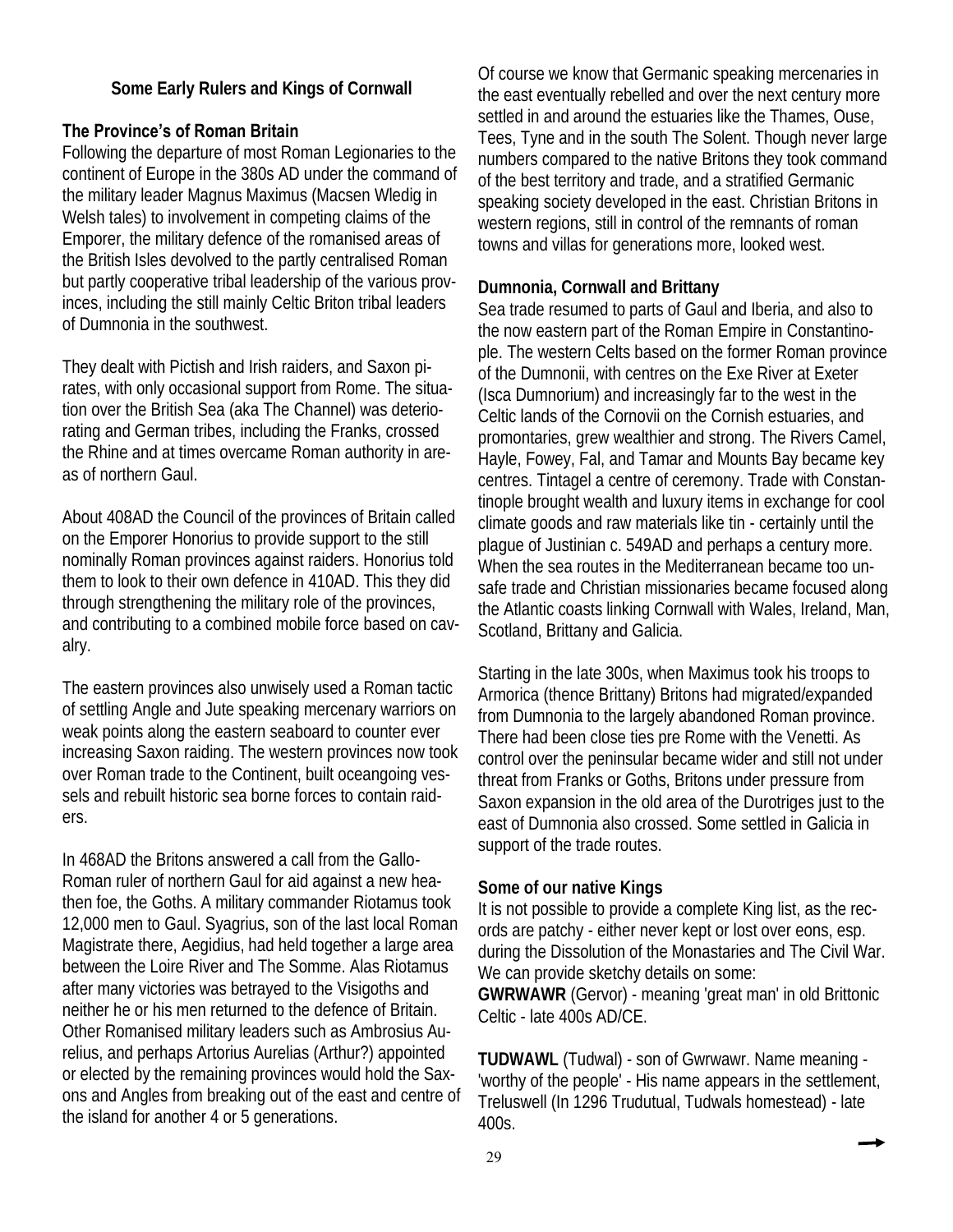#### *Kings con't:*

**KYNWAWR** (Kenvor) - son of Tudwawl. In Cornish, Kenvor, from Brittonic cuno-moro-s, 'Hound of the sea'. He is mentioned in the Life of St Pol Aurelian, largely in the area between St Austell and Fowey. The name occurs in 5 places in Cornwall eg. Crenver, Crowan Parish (1301 Caergenver, Kenvor's fort). St Pol was his chaplain for a time. The Breton Monk Wrmonoc, writing later in the 800s refers to 'Marcus, who other men call Quonomorius' - an historic King Mark of Tristan and Isolt legend? Perhaps; we don't el and Castle Dore on the Golant. St. Sampson of Dol is considered to have had contact with Kenvor. Kenvor's control likely spanned from Dumnonia to Brittany. Dated to start of the 500s and he died in 554AD in a battle in Brittany.

**CONSTANTINE** (Custennin Gorneu, 'Constantine of Cornwall'). Named after first Christian Roman Emperor Constantine the Great. The lamentations of British priest Gildas c. 540AD calls him the 'tyrannical whelp of the unclean lioness of Dumnonia' and accuses him of a range of unkingly sins and urges him to repent. It seems he did. Wetherhill explains "The Life of St. Petroc describes how, near to Little Petherick, the saint protects a stag from being hunted down by a wealthy man named Constantine, which is then converted to Christianity by the saint. Constantine becomes a monk, giving St Petroc an ivory horn ... and co-founds St. Petroc's monastery at Bodmin". The Life also mentions that Constantine gave up his crown to enter the monastery of St. David at Mynyw in Wales, and later a hermit. Constantine may has been the older brother of Drustan (Tristan) dying possibly in 576AD.

**ERBIN,** son of Constantine. Little is known of him. The name is a Celtic form of the Roman name Urbanus. There are four places named Treverbyn, 'Erbin's settlement'.

**GEREINT 1** (Gerens) - son of Erbin. A Gerent rac Deheu, 'Gerent for the South' is named in the famous Welsh poem, Y Gododdin, as the hero of the battle of Catraeth (Catterick in Yorkshire) which took place in 597AD. Legend associates Gerens with the Roseland peninsula, where a church is dedicated to St Gerens at Gerens.

**CADO** (Cador) - third son of Gerens. Gerens had two older sons Yestin and Selyf, who became priests and hence the Saints Just and Selevan. Little is known of Cador. 600s AD

**PEREDUR** - son of Cado. Nothing much is known, but he seems to have inspired a mention in the Welsh

Mabinogion, and one of the knights of the round table is named Cado many centuries later by Geoffrey of Monmouth.  $600s$ .

**THEUDU** - son of Peredur. His name may have been used as King Teudur in the medieval myrical play Bewnans Meriask. NOW we have a frustrating likely gap, during which there may have been one or more Kings, until .. Gereint the 2nd . *More to come…..*

know. The story/legend of Mark places his bases as Tintag-*The Promontory People (An Early History of the Cornish) by Compiled by Chris Dunkerley - Source: Various, especially Craig Weatherhill.* 

*\_\_\_\_\_\_\_\_\_\_\_\_\_\_\_\_\_\_\_\_\_\_\_\_\_\_\_\_\_\_\_\_\_\_\_\_\_\_\_\_\_\_\_\_\_\_\_\_\_\_\_\_\_*

#### **These Tiny Tart Plums From Cornwall Make a Scarce Dessert Delicacy**

Kea plums, an unusual fruit that grows only in a tiny 20-acre patch of Britain.

The plums, now called Kea plums made their way from Portugal with the sailors who sailed north to the English Channel. They brought the plums along to keep from getting scurvy. After they ate the fruit they tossed the seeds overboard and they washed up on the southern coast of England.

The stones eventually grew into trees and were named after the parish where they still grow. The 20 acres of plum trees are a part of the Tregothnan country estate. They don't seen to grow successfully anywhere else.

The plums can be purchased directly from Tregothnan either frozen or as jars of jam for a 'proper Cornish cream tea'.

For the entire article and recipe go to: https://www.bloomberg.com/news/articles/2021-04-07/tinytart-kea-plums-from-cornwall-make-a-scarce-dessert-delicacy

*Extracted from Bloomberg, Businessweek, by Mark Ellwood April 7, 2021*

*Kea plums, Photographer: Catherine Losing for Bloomberg Businessweek* <sup>30</sup>

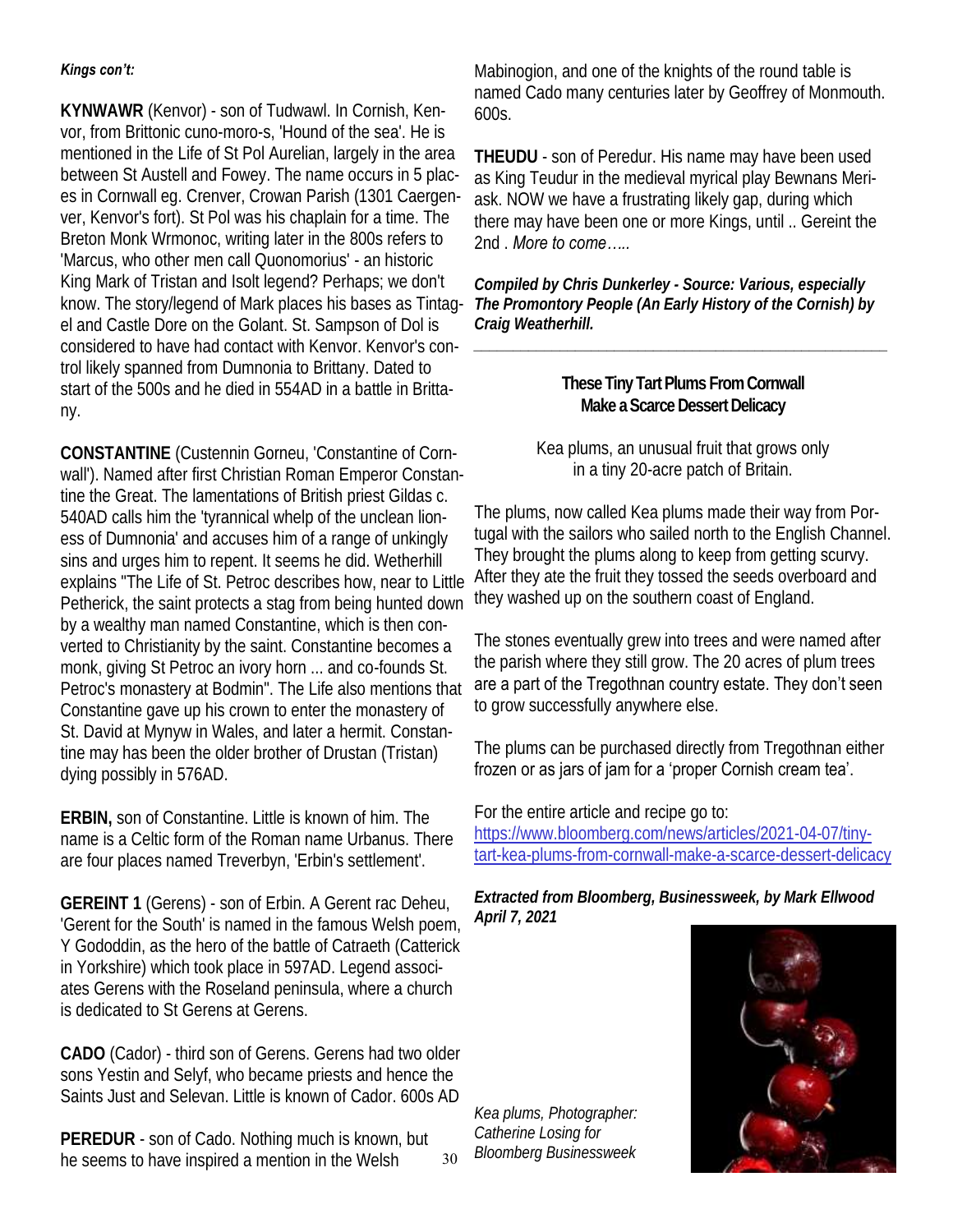#### **Cousin Jack Updates**

The group has been busy over 2020 and have developed a mobile app—*Kevrenna*, for children and families that lead them on a GPS tracked trail. The children follow the app and then listen to a story and answer questions about it. They get tested on nature, photography and earn golden bezants.



On another project they are working with The Minack, Hall for Cornwall, Newquay Orchard, Trebah Garden and Carn to Cove and others to promote the Cornish language. They will present free one hour workshops to help learn some basic Kernewek to enhance the visitor and audience experience.

They are also working with the Finisterre Council in Brittany to explore the possibility of a shared project using both Kernewek and Breton in a performance in both countries.



*Photos from Cousin Jack website*

\_\_\_\_\_\_\_\_\_\_\_\_\_\_\_\_\_\_\_\_\_\_\_\_\_\_\_\_\_\_\_\_\_\_\_\_\_\_\_\_\_\_\_\_\_\_\_\_\_\_\_\_ **Excerpt from** *The Legendary Lore of the Holy Wells of England,* **1893. R.C.Hope**

#### **Menacuddle Well**

About half a mile from St. Austell there is an enclosed well of remarkably pure water, known as Menacuddle Well, i.e., maen-a-coedl, the hawk's stone; and also the remains of its little chapel or baptistry. The chapel is 11 feet long, 9 feet wide. There are north and south doorways, 2 feet 9 inches wide, and 5 feet high. The spring rises on the east side, and the basin, is divided by a stone bar. Its romantic situation moves us more than any idea of the virtue of the water. It is also a wishing well.  $\overrightarrow{31}$ 



#### *At tip of arrow*

It lies in a vale at the foot of Menacuddle Grove, surrounded with romantic scenery, and covered with an ancient Gothic chapel, overgrown with ivy. The virtues of these waters are very extraordinary, but the advantages to be derived from

them are rather attributed to the sanctity of the fountain than to the natural excellence of its stream.

Weak children have frequently been carried here to be bathed; ulcers have also been washed in its sacred water, and people in season of sickness have been recommended by the neighbouring matrons to drink of this salubrious fluid. In most of these cases, instances may be procured of benefits received from the application, but the prevailing opinion is that the advantages enjoyed result rather from some mystical virtue attributed to the waters for ages past, than from the natural qualities.

Within the memory of persons now living, this well was a place of general resort for the young and thoughtless. On approaching the margin, each visitor, if he hoped for good

luck through life, was expected to throw a crooked pin into the water. It was presumed that the other pins which had been deposited there by former devotees might be seen rising from their beds, to meet it before it reached the bottom. Though many have gazed with eager expectation, no one has yet been permitted to witness this extraordinary phenomenon.



*Druid's Chair*

*by Laguna Resort. Proudly created with Wix.com Photos from Aminoapps.com –Through the Hagstone*

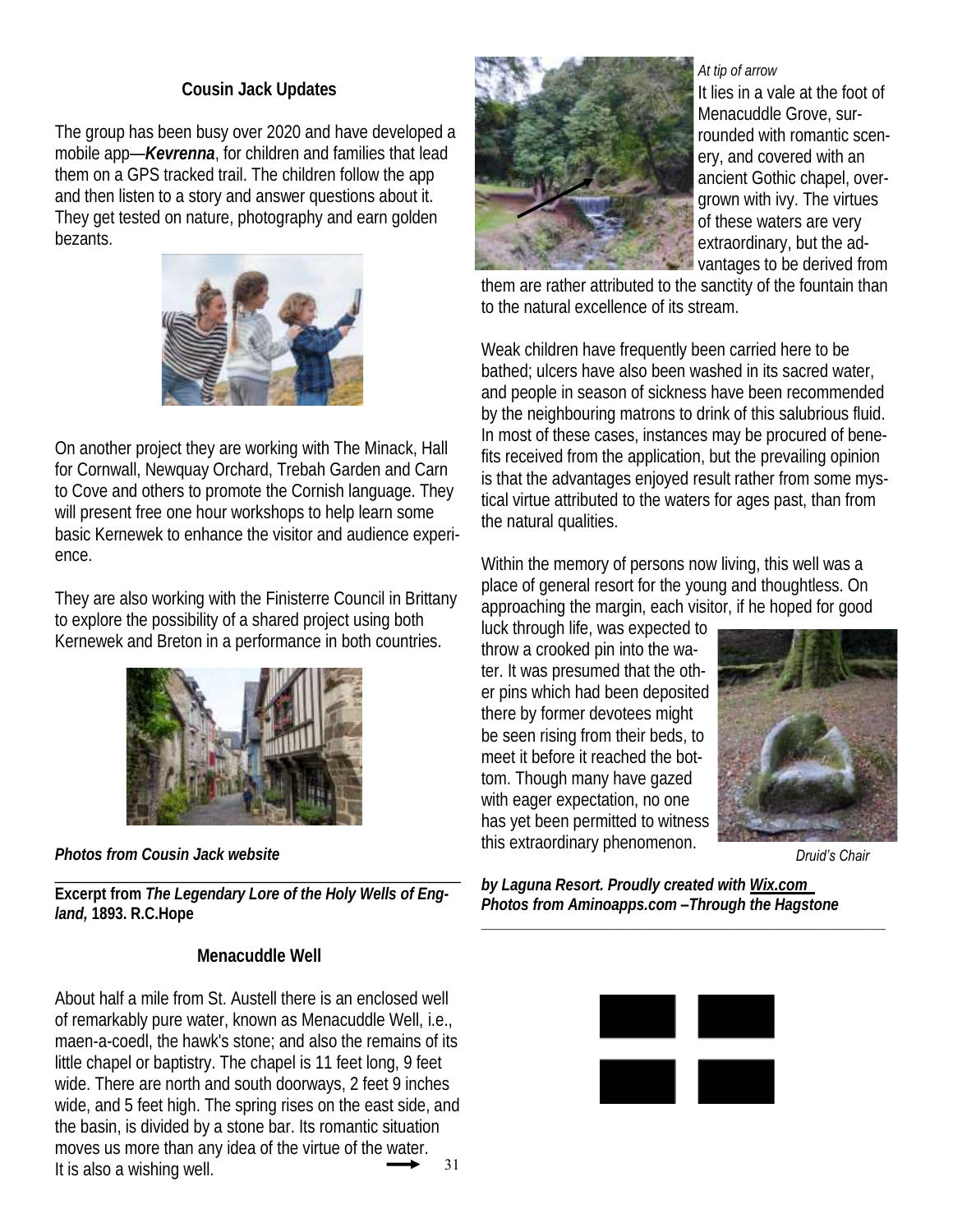## **Taklow a Vern (Items of Interest)**

**TAMM GWYNS A'N HOWLDREVEL** 

**A Scat of Easterly Wind By Terry Moyle**

Tamm Gwyns a'n Howldrevel covers the social history of the people and environs of St. Keverne Parish 1750 – 2020 and includes research undertaken into the families, places and events in the parish over a period of forty years.

The book has 197 pages and almost three hundred photographs and includes aspects of the social history of the parish over a period of two hundred and seventy years.

Using Trades Directories the changes that occurred from the mid Nineteenth Century are detailed in the first chapter which is followed by a study of one family's continuity as stonemasons over two hundred and fifty years.There is a section on Education with details of early education and the four schools at Coverack, St. Keverne, Porthallow and Traboe.



The chapter on St. Keverne Church includes the installation and opening ceremony of the bells and clock in 1907 and details of restoration work over a period of three hundred years.

The Methodist Chapels in the parish are well covered and include Wesleyan (St. Keverne, Coverack, Porthoustock, Tregarne and Tregowris), Bible Christian (Porthallow, Ponsongath, Tregidden, Zoar and Coverack) and the United Methodist Chapel at Rosuick.

There is a section on St. Keverne Worthies, a total of twelve people from the parish who in one way or another made their mark both on the history of the villages and globally – these include Michael An Gof, Charles Incledon, Commander William Lory, Samuel James, Elizabeth Uren and Canon Diggens.

The chapter on transport details the history of the "bus" services between St. Keverne and Coverack to Helston from the late 1800s to about 1950 and the rivalry between the proprietors of the buses in the early days.

The section on Social Life includes ox-roasts, tea treats, agricultural shows, regattas, carnivals, sport, St. Keverne Feast and extracts from Kerrier Deanery Magazines 1896-1898. This is followed with a chapter on the musical life in the Parish and is centred on the Band and Male Voice Choir.

The final chapters cover quarrying at Porthoustock and Dean, the growth of the tourist industry in the late Nineteenth and early Twentieth Centuries and Emigration from the parish.

There are eleven appendices which include details of St. Keverne news from the local papers (1850-1950), village wells and pumps, shipwrecks, interesting people, preaching plans and holiday advertisements.

This book is a "must" for those with interests in St. Keverne Parish – there are references to hundreds of families and scores of events, far too many to list.

For more information: The book costs £15.00 + Postage to Canada is £18 and to the USA £23 Easiest way to transfer money to UK is by using SWIFT – details available from Terry Contact details – email terrymoyle74@gmail.com or mobile 07939581572 Address: Trenoweth, Dartford Road, South Darenth, Kent. DA4 9HY 32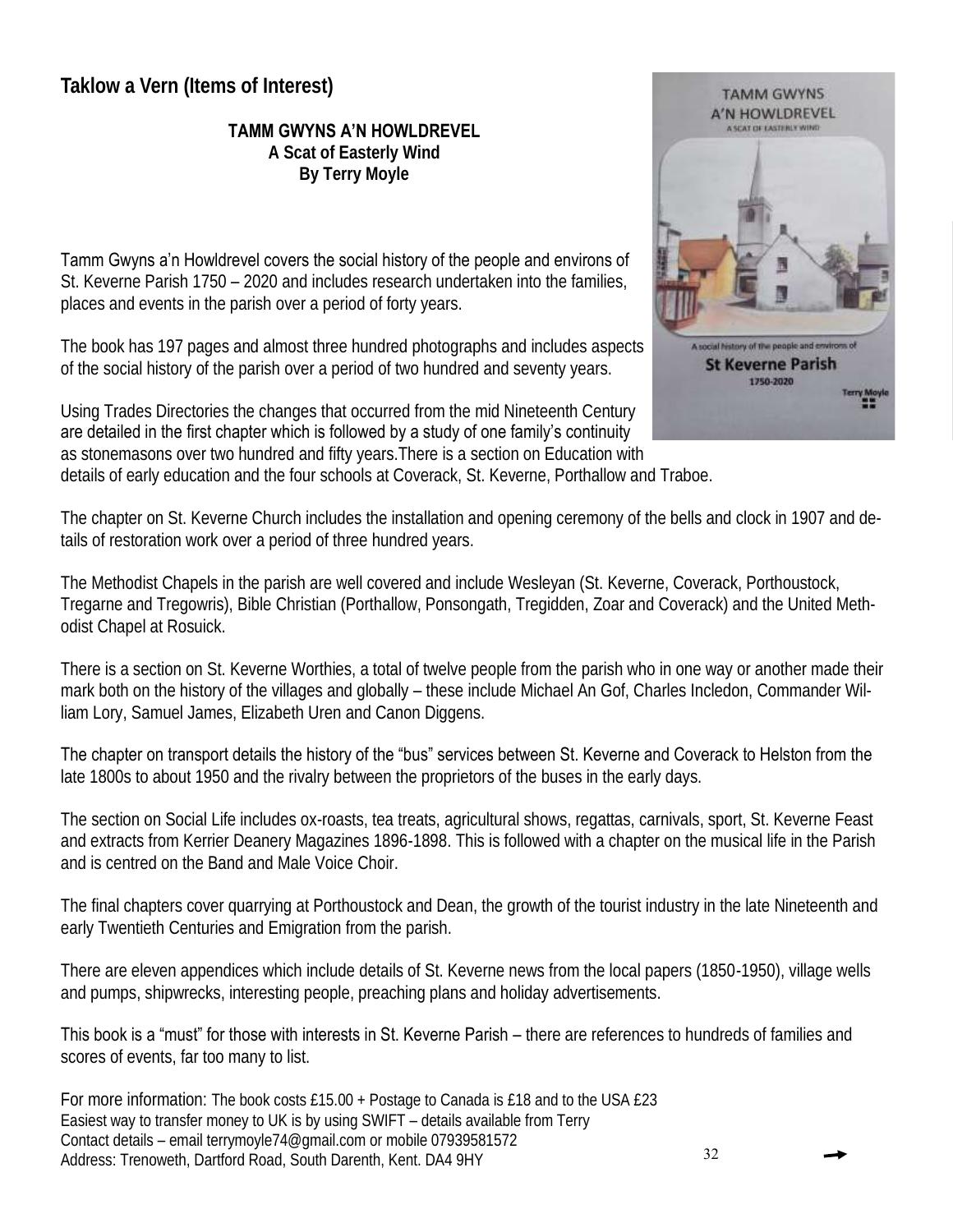**Officers of the Cornish American Heritage Society for the years 2018-2020**

 President—Carolyn Haines, 3835 Bush Gardens Lane, Holt, MI 48842— hainesc@msu.edu Media Specialist—Christopher Haines, 391 Dover Road, Waterford, MI 48328-3573—81chains@81chains.com 2nd VP-Newsletter - Carolyn Haines, 3835 Bush Gardens Lane, Holt, MI 48842— hainesc@msu.edu

Historian—Thomas Rusch, 528 Autumn Crest Drive, Watertown, WI 53094— ThomasDRusch@gmail.com

Founding President - Paul Liddicoat, 1920-2001 Past President - Kathryn Herman *Tam Kernewek* is published four times a year. Send articles to Carolyn Haines, **EMAIL** address above. **DEADLINES FOR SUBMISSIONS ARE 15 FEBRUARY, 15 MAY, 15 AUGUST AND 15 NOVEMBER** 

> \*We are streamlining membership to individuals and lifetime only **\*\****Email newsletter membership* dues are \$13 per year\*\* Membership form at: cousinjack.org *PayPal available*

| Canadian individual-\$22.00/year<br>Life-time membership-\$255.00.<br>Please send Canadian dues to Sher Leetooze | Dues are<br>payable<br>ĪО<br>CAHS | USA individual-\$16.00/year<br>Life-time membership-\$220.00<br>Please send USA dues to CAHS |
|------------------------------------------------------------------------------------------------------------------|-----------------------------------|----------------------------------------------------------------------------------------------|
| 80 Roser Crescent, Bowmanville, Canada L1C 3N9                                                                   |                                   | 3835 Bush Gardens Lane, Holt, MI 48842-9401                                                  |

**Overseas residents dues are \$27.00/year for individuals, \$255 for lifetime membership**

|                                                | Cornish American Heritage Society Membership Application (SEE ABOVE)                                                                                               |                                                          |  |  |
|------------------------------------------------|--------------------------------------------------------------------------------------------------------------------------------------------------------------------|----------------------------------------------------------|--|--|
|                                                |                                                                                                                                                                    |                                                          |  |  |
|                                                |                                                                                                                                                                    |                                                          |  |  |
|                                                |                                                                                                                                                                    |                                                          |  |  |
|                                                |                                                                                                                                                                    |                                                          |  |  |
|                                                |                                                                                                                                                                    |                                                          |  |  |
| Surnames of Cornish Ancestors                  |                                                                                                                                                                    | Locations (parish, town, area) More? Please add new page |  |  |
|                                                | US \$16 individual, \$220 Lifetime, Canadian \$22 individual, \$255 Lifetime<br>** Email newsletter membership dues \$13 per year<br>See above addresses to remit. |                                                          |  |  |
|                                                | I also enclose \$<br>for Paul Smales Memorial Fund to bring presenters from Cornwall to the Gatherings.                                                            |                                                          |  |  |
| am Interested In (please check all that apply) |                                                                                                                                                                    |                                                          |  |  |
| Family Research                                | Cooking or Crafts                                                                                                                                                  |                                                          |  |  |
| Cornish Settlements in the Americas            | Cornish Folklore                                                                                                                                                   |                                                          |  |  |
| Cornish History<br>Cornish Language            | Local Cornish<br>Other                                                                                                                                             |                                                          |  |  |
|                                                |                                                                                                                                                                    |                                                          |  |  |
| Genealogy Committee                            | You're invited to become actively involved in CAHS (please check items of interest)<br>Officer, Committee Chair, Committee Member                                  |                                                          |  |  |
| Public Communicatons, Website                  | Cornish Gatherings                                                                                                                                                 |                                                          |  |  |
| Short Term Projects                            | Local Gatherings                                                                                                                                                   |                                                          |  |  |